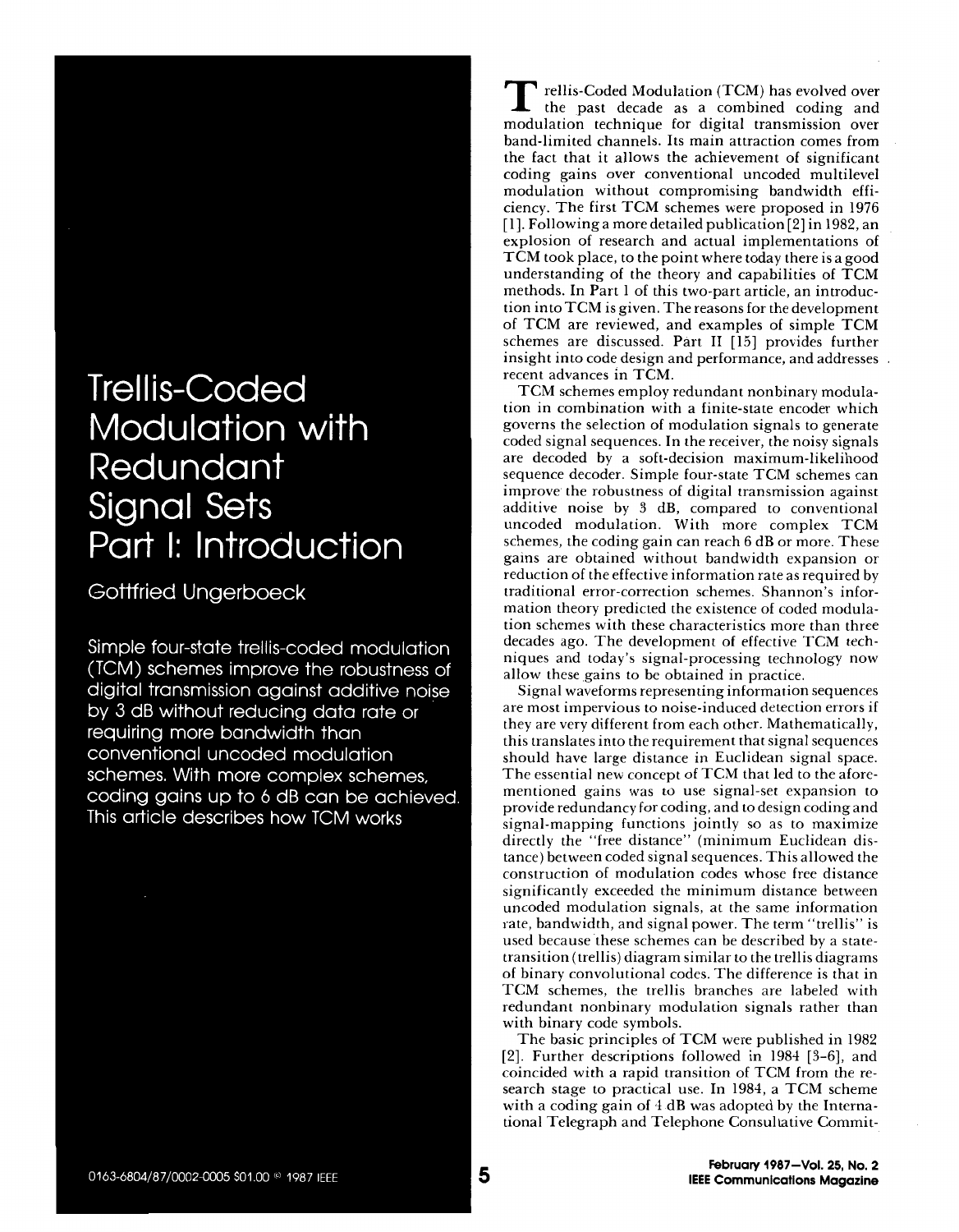tee (CCITT) for use in new high-speed voiceband modems [5,7,8]. Prior to TCM, uncoded transmission at 9.6 kbit/s over voiceband channels was often considered as a practical limit for data modems. Since 1984, data modems have appeared on the market which employ TCM along with other improvements in equalization, synchronization, and so forth, to transmit data reliably over voiceband channels at rates of 14.4 kbit/s and higher. Similar advances are being achieved in transmission over other bandwidth-constrained channels. The common use **of** TCM techniques in such applications, as satellite [9-1 I], terrestrial microwave, and mobile communications, in order to increase throughput rate or to permit satisfactory operation at lower signal-to-noise ratios, can be safely predicted for the near future.

#### **Classical Error-Correction Coding**

In classical digital communication systems, the functions of modulation and error-correction coding are separated. Modulators and demodulators convert an analog waveform channel. into a discrete channel, whereas encoders and decoders correct errors that occur on the discrete channel.

In conventional multilevel (amplitude and/or phase) modulation systems, during each modulation interval the modulator maps m binary symbols (bits) into one of  $M = 2<sup>m</sup>$  possible transmit signals, and the demodulator recovers the m bits by making an independent M-ary nearest-neighbor decision on each signal received. Figure 1 depicts constellations of real- or complexvalued modulation amplitudes, henceforth called signal sets, which are commonly employed for one- or twodimensional M-ary linear modulation. Two-dimensional carrier modulation requires a bandwidth of 1/T Hz around the carrier frequency to transmit signals at a modulation **rate of** 1/T **signals/sec** (baud) without intersymbol interference. Hence, two-dimensional **2'"**  ary modulation systems can achieve a spectral efficiency of about m bit/sec/Hz. (The same spectral efficiency is obtained with one-dimensional 2m/2-ary baseband modulation.) hich are commonly employ<br>
ional M-ary linear modul<br>
carrier modulation requires<br>
und the carrier frequency to<br>
ation rate of  $1/T$  signals/<br>
mbol interference. Hence, the<br>
dulation systems can achieve<br>
ed with one-dimensio



*Fig. 1. Signal sefs* for *one-dimensional amplifude modulation, and two-dimensional phase and ampliiudelphase modulaiion.* 

Conventional encoders and decoders for error correction operate on binary, or more generally Q-ary, code symbols transmitted over a discrete channel. With a code of rate  $k/n < 1$ , n - k redundant check symbols are appended to every k information symbols. Since the decoder receives only discrete code symbols, Hamming distance (the number of symbols in which two code sequences or blocks differ, regardless of how these symbols differ) is the appropriate measure **of** distance for decoding and hence for code design. **A** minimum Hamming distance  $d_{min}^H$ , also called "free Hamming distance" in the case **of** convolutional codes, guarantees that the decoder can correct at least  $[(d_{\min}^H -1)/2]$  codesymbol errors. If low signal-to-noise ratios or nonstationary signal disturbance limit the performance of the modulation system, the ability to correct errors can justify the rate loss caused by sending redundant check symbols. Similarly, long delays in error-recovery procedures can be a good reason for trading transmission rate for forward error-correction capability.

Generally, there exist two possibilities to compensate for the rate loss: increasing the modulation rate if the channel permits bandwidth expansion, or enlarging the signal set of the modulation system if the channel is band-limited. The latter necessarily leads to the use of nonbinary modulation  $(M > 2)$ . However, when modulation and error-correction coding are performed in the classical independent manner, disappointing results are obtained.

**As** an illustration, consider four-phase modulation (4-PSK) without coding, and eight-phase modulation (8-PSK) used with a binary error-correction code of rate 2/3. Both systems transmit two information bits per modulation interval (2 bit/sec/Hz). If the 4-PSK system operates at an error rate of  $10^{-5}$ , at the same signal-tonoise ratio the "raw" error rate at the 8-PSK demodulator exceeds  $10^{-2}$  because of the smaller spacing between the 8-PSK signals. Patterns of at least three bit errors must be corrected to reduce the error rate to that **of** the uncoded 4-PSK system. **A** rate-2/3 binary convolutional code with constraint length  $\nu = 6$  has the required value of  $d_{\min}^H = 7$ [12]. For decoding, a fairly complex 64-state binary Viterbi decoder is needed. However, after all this effort, error performance only breaks even with that of uncoded 4-PSK.

Two problems contribute to this unsatisfactory situation.

## **Soft-Decision Decoding and Motivation for New Code Design**

One problem in the coded 8-PSK system just described arises from the independent "hard" signal decisions made prior to decoding which cause an irreversible loss of information in the receiver. The remedy for this problem is soft-decision decoding, which means that the decoder operates directly on unquantized "soft" output samples of the channel. Let the samples be  $r_n = a_n + w_n$ (real- or complex-valued, for one- or two-dimensional modulation, respectively), where the  $a_n$  are the discrete signals sent by the modulator, and the  $w_n$  represent samples of an additive white Gaussian noise process. The decision rule of the optimum sequence decoder is to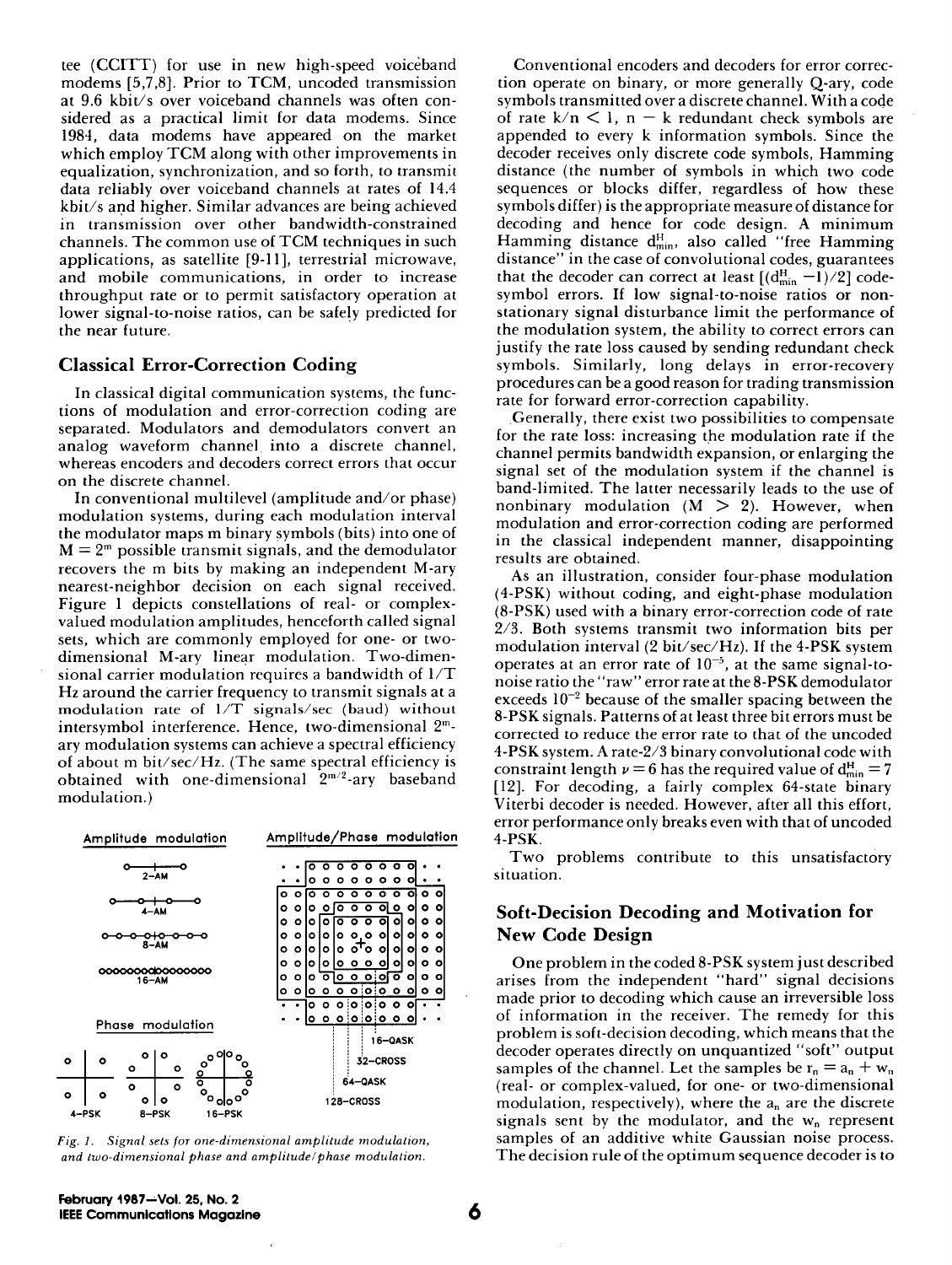determine, among the set C of all coded signal sequences which a cascaded encoder and modulator can produce, the sequence  $\{\hat{a}_n\}$  with minimum squared Euclidean distance (sum of squared errors) from  $\{r_n\}$ , that is, the sequence  $\{\hat{a}_n\}$  which satisfies

$$
|r_n-\hat{a}_n|^2=\lim_{\{\hat{a}_n\}\in C}\sum |r_n-a_n|^2.
$$

The Viterbi algorithm, originally proposed in 1967 [13] as an "asymptotically optimum" decoding technique for convolutional codes, can be used to determine the coded signal sequence  $\{\hat{a}_n\}$  closest to the received unquantized signal sequence  $\{r_n\}$  [12,14], provided that the generation of coded signal sequences  ${a_n}$ } $\epsilon$ C follows the rules of a finite-state machine. However, the notion of "error-correction" is then no longer appropriate, since there are no hard-demodulator decisions to be corrected. The decoder determines the most likely coded signal sequence directly from the unquantized channel outputs.

The most probable errors made by the optimum soft-decision decoder occur between signals or signal sequences  ${a_n}$  and  ${b_n}$ , one transmitted and the other decoded, that are closest together in terms of squared Euclidean distance. The minimum squared such distance is called the squared "free distance:"

$$
d_{free}^{2} = \min_{\{a_{n}\}\neq\{b_{n}\}} \sum |a_{n}-b_{n}| ; \ \{a_{n}\}, \{b_{n}\} \in C.
$$

When optimum sequence decisions are made directly in terms of Euclidean distance, a second problem becomes apparent. Mapping of code symbols of a code optimized for Hamming distance into nonbinary modulation signals does not guarantee that a good Euclidean distance structure is obtained. In fact, generally one cannot even find a monotonic relationship between Hamming and Euclidean distances, no matter how code symbols are mapped.

For a long time, this has been the main reason for the lack of good codes for multilevel modulation. Squared Euclidean and Hamming distances are equivalent only in the case of binary modulation or four-phase modulation, which merely corresponds to two orthogonal binary modulations of a carrier. In contrast to coded multilevel systems, binary modulation systems with codes optimized for Hammingdistance and soft-decision decoding have been well established since the late 1960s for power-efficient transmission at spectral efficiencies of less than 2 bit/sec/Hz.

The motivation of this author for developing TCM initially came from work on multilevel systems that employ the Viterbi algorithm to improve signal detection in the presence of intersymbol interference. This work provided him with ample evidence of the importance of Euclidean distance between signal sequences. Since improvements over the established technique of adaptive equalization to eliminate intersymbol interference and then making independent signal decisions in most cases did not turn out to be very significant, he turned his attention to using coding to improve performance. In this connection, it was clear to him that codes should be designed for maximum free Euclidean distance rather than Hamming distance, and that the redundancy necessary for coding would have to come from expanding the signal set to avoid bandwidth expansion.

To understand the potential improvements to be expected by this approach, he computed the channel capacity of channels with additive Gaussian noise for the case of discrete multilevel modulation at the channel input and unquantized signal observation at the channel output. The results of these calculations [2] allowed making two observations: firstly, that in principle coding gains of about 7-8 dB over conventional uncoded multilevel modulation should be achievable, and secondly, that most of the achievable coding gain could be obtained by expanding the signal sets used for uncoded modulation only by the factor of two. The author then concentrated his efforts on finding trellisbased signaling schemes that use signal sets of size  $2^{m+1}$ for transmission of m bits per modulation interval. This direction turned out to be succesful and today's TCM schemes still follow this approach.

The next two sections illustrate with two examples how TCM schemes work. Whenever distances are discussed, Euclidean distances are meant.

#### **Four-State Trellis Code for 8-PSK Modulation**

The coded 8-PSK scheme described in this section was the first TCM scheme found by the author in 1975 with a significant coding gain over uncoded modulation. It was designed in a heuristic manner, like other simple TCM systems shortly thereafter. Figure **2** depicts signal sets and state-transition (trellis) diagrams for a) uncoded 4-PSK modulation and b) coded 8-PSK modulation with four trellis states. **A** trivial one-state trellis diagram is shown in **Fig.** 2a only to illustrate uncoded **4-PSK** from the viewpoint of TCM. Every connected path through a trellis in Fig. **2** represents an allowed signal sequence. In



*Fig. 2. (a) Uncodedfour-phasemodulation(4-PSK),(b)Four-siale trellis-coded eighi-phase modulaiion (8-PSK).*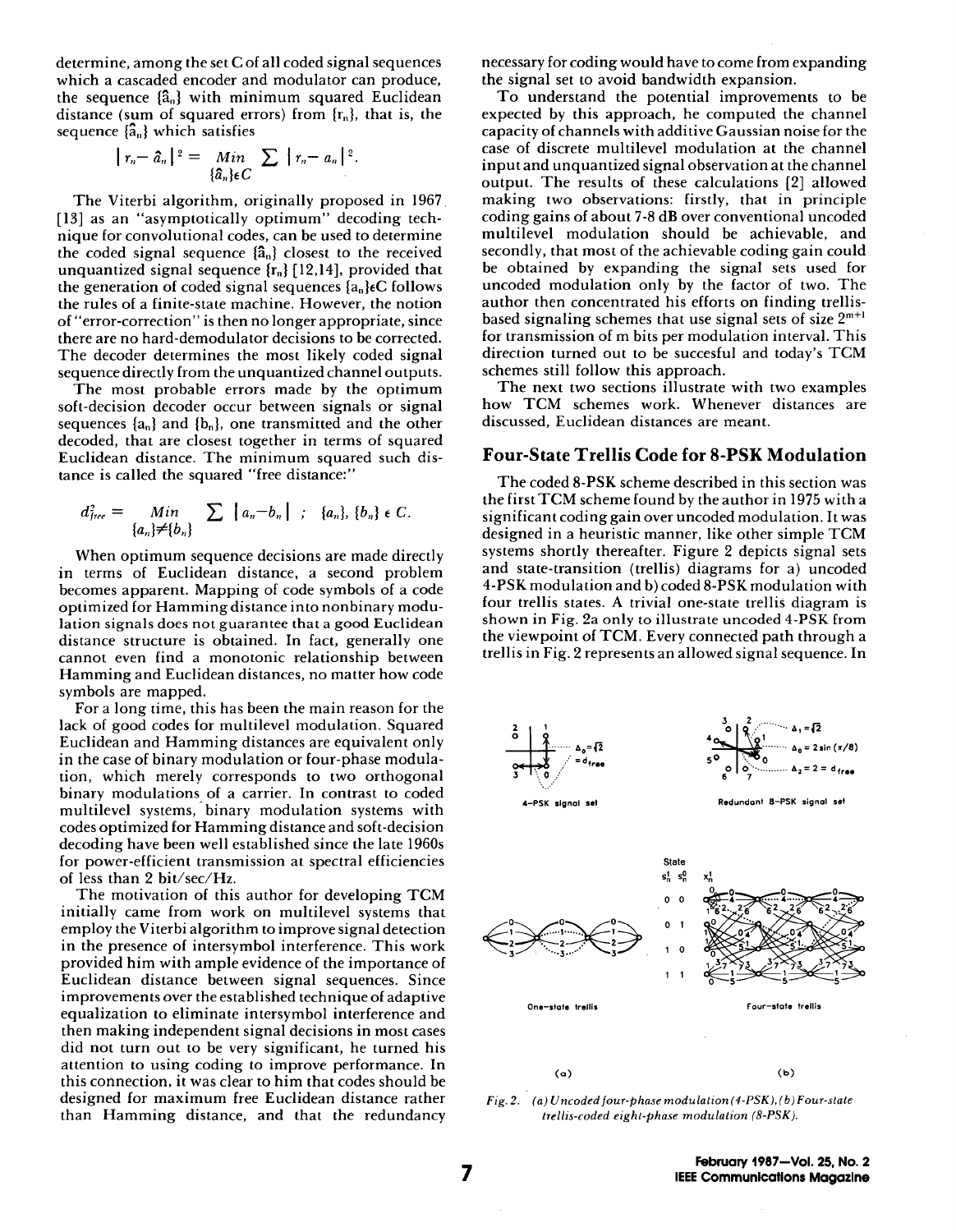both systems, starting from any state, four transitions can occur, as required to encode two information bits per modulation interval (2 bit/sec/Hz). For the following discussion, the specific encoding of information bits into signals is not important.

The four "parallel" transitions in the one-state trellis diagram of Fig. 2a for uncoded 4-PSK do not restrict the sequences of 4-PSK signals that can be transmitted, that is, there is no 'sequence coding. Hence, the optimum decoder can make independent nearest-signal decisions for each noisy 4-PSK signal received. The smallest distance between the 4-PSK signals is  $\sqrt{2}$ , denoted as  $\Delta_0$ . We call it the "free distance" of uncoded 4-PSK modulation to use common terminology with sequencecoded systems. Each 4-PSK signal has two nearestneighbor signals at this distance.

In the four-state trellis of Fig. 2b for the coded 8-PSK scheme, the transitions occur in pairs of two parallel transitions. (A four-state code with four distinct transitions from each state to all successor states was also considered; however, the trellis as shown with parallel transitions permitted the achievement of a larger free distance.) Fig. 2b shows the numbering of the 8-PSK signals and relevant distances between these signals:  $\Delta_0 = 2 \sin(\pi/8), \Delta_1 = \sqrt{2}$ , and  $\Delta_2 = 2$ . The 8-PSK signals are assigned to the transitions in the four-state trellis in accordance with the following rules:

- a) Parallel transitions are associated with signals with maximum distance  $\Delta_2(8-PSK) = 2$  between them, the signals in the subsets  $(0,4)$ ,  $(1,5)$ ,  $(2,6)$ , or  $(3,7)$ .
- b) Four transitions originating from or merging in one state are labeled with signals with at least distance  $\Delta_1(8-PSK) = \sqrt{2}$  between them, that is, the signals in the subsets  $(0,4,2,6)$  or  $(1,5,3,7)$ .
- c) All 8-PSK signals are used in the trellis diagram with equal frequency.

Any two signal paths in the trellis of Fig. 2(b) that diverge in one state and remerge in another after more than one transition have at least squared distance  $\Delta_1^2 + \Delta_0^2 + \Delta_1^2 = \Delta_2^2 + \Delta_0^2$  between them. For example, the paths with signals 0-0-0 and2-1-2 have this distance. The distance between such paths is greater than the distance between the signals assigned to parallel transitions,  $\Delta_2(8-PSK) = 2$ , which thus is found as the free distance in the four-state 8-PSK code:  $d_{free} = 2$ . Expressed in decibels, this amounts to an improvement of 3 dB over the minimum distance  $\sqrt{2}$  between the signals of uncoded 1-PSK modulation. For any state transition along any coded 8-PSK sequence transmitted, there exists only one nearest-neighbor signal at free distance, which is the 180° rotated version of the transmitted signal. Hence, the code is invariant to a signal rotation by 180", but to no other rotations (cf., Part 11). Figure **3**  illustrates one possible realization of an encoder-modulator for the four-state coded 8-PSK scheme.

Soft-decision decoding is accomplished in two steps: In the first step, called "subset decoding", within each subset of signals assigned to parallel transitions, the signal closest to the received channel output is determined. These signals are stored together with their squared distances from the channel output. In the second step, the Viterbi algorithm is used to find the signal path

through the code trellis with the minimum sum of squared distances from the sequence of noisy channel outputs received. Only the signals already chosen by subset decoding are considered.

Tutorial descriptions of the, Viterbi algorithm can be found in several textbooks, for example, [12]. The essential points are summarized here as follows: assume that the optimum signal paths from the infinite past to all trellis states at time n are known; the algorithm extends these paths iteratively from the states at time n to the states at time  $n + 1$  by choosing one best path to each new state as a "survivor" and "forgetting" all other paths that cannot be extended as the best paths to the new states; looking backwards in time, the "surviving" paths tend to merge into the same "history path" at some time <sup>n</sup>- d; with a sufficient decoding delay D (so that the randomly changing value of d is highly likely to be smaller than  $\overline{D}$ ), the information associated with a transition on the common history path at time  $n - D$  can be selected for output.

Let the received signals be disturbed by uncorrelated Gaussian noise samples with variance  $\sigma^2$  in each signal dimension. The probability that at any given time the decoder makes a wrong decision among the signals associated with parallel transitions, or starts to make a sequence of wrong decisions along some path diverging for more than one transition from the correct path, is called the error-event probability. At high signal-tonoise ratios, this probability is generally well approximated by

$$
Pr(e) \simeq N_{free} \bullet Q[d_{free}/(2\sigma)],
$$

where  $Q(.)$  represents the Gaussian error integral

$$
Pr(e) \simeq N_{free} \bullet Q[d_{free}/(2\sigma)],
$$
  
represents the Gaussian error in  

$$
Q(x) = \frac{1}{\sqrt{2}\pi} \int_{-\infty}^{\infty} exp(-y^2/2) dy,
$$

and N<sub>free</sub> denotes the (average) number of nearestneighbor signal sequences with distance  $d_{\text{free}}$  that diverge at any state from a transmitted signal sequence, and remerge with it after one or more transitions. The above approximate formula expresses the fact that at high



*Fig. 3. Illushales an encoder for the four-slate 8-PSK code*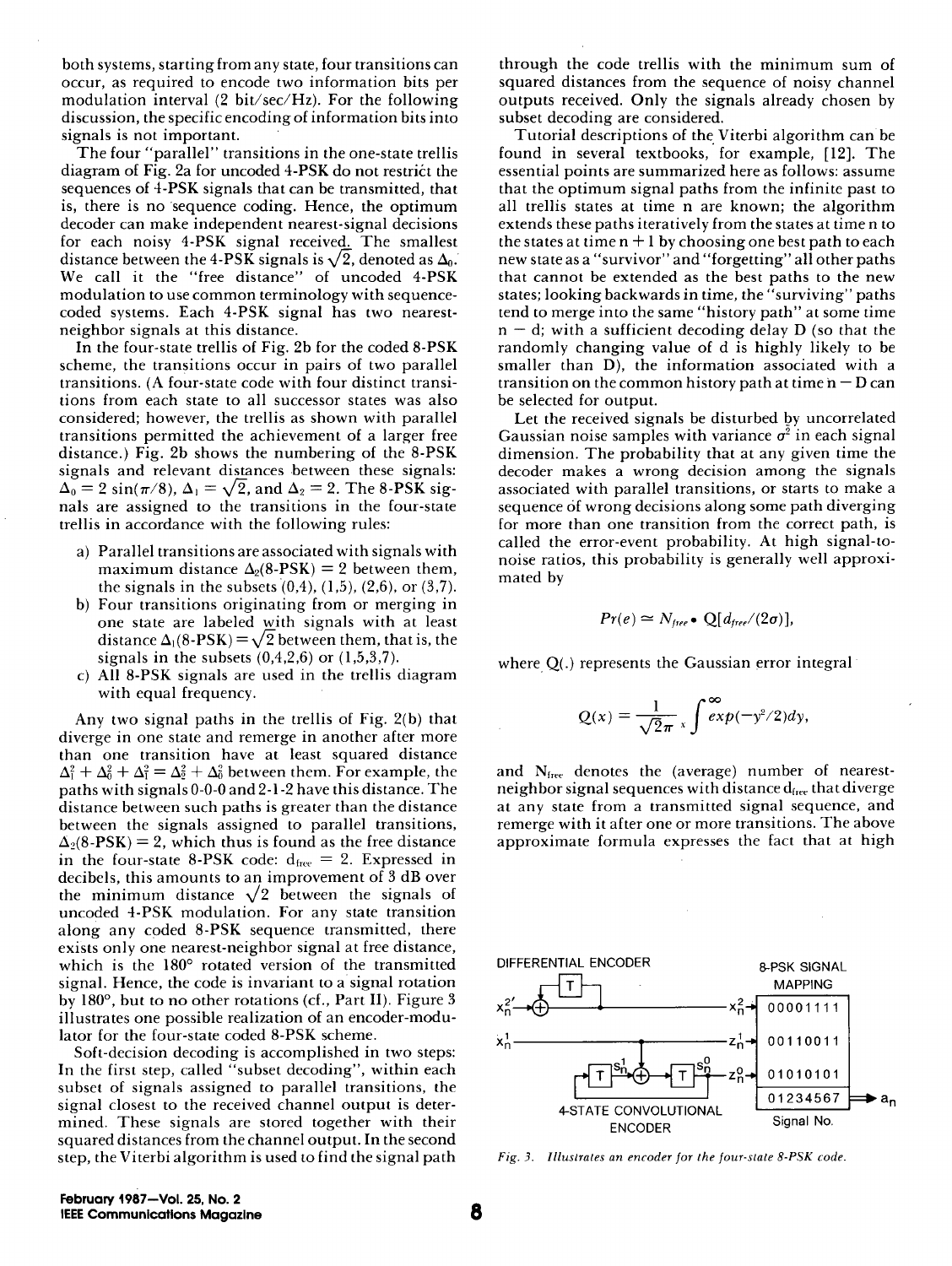signal-to-noise ratios the probability of error events associated with a distance larger then  $d_{\text{free}}$  becomes negligible.

For uncoded 4-PSK, we have  $d_{\text{free}} = \sqrt{2}$  and  $N_{\text{free}} = 2$ , and for four-state coded 8-PSK we found  $d_{\text{free}} = 2$  and  $N_{\text{free}}$  $=$  1. Since in both systems free distance is found between parallel transitions, single signal-decision errors are the dominating error events. In the special case of these simple systems, the numbers of nearest neighbors do not depend on which particular signal sequence is transmitted.

Figure 4 shows the error-event probability of the two systems as a function of signal-to-noise ratio. For uncoded 4-PSK, the error-event probability is extremely well approximated by the last two equations above. For four-state coded 8-PSK, these equations provide a lower bound that is asymptotically achieved at high signal-tonoise ratios. Simulation results are included in Fig. 4 for the coded 8-PSK system to illustrate the effect of error probability of occurrence is not negligible at low signal-<br>*uith a signal-to-noise ratio of E<sub>N</sub>N<sub>0</sub> = 12.6 dB.* to-noise ratios.

Figure 5 illustrates a noisy four-state coded 8-PSK signal as observed at complex baseband before sampling



*FIg. 4. Error-even! probnbrlrly ver.src.c srgnal-lo-norse rulro* for *uncoded 4-PSK nnd four-sinie coded R-PSR.* 



 $Fig. 5.$  *Noisy four-state coded 8-PSK signal at complex baseband* 

ded 8-PSK<br>
e sampling<br>
in the receiver<br>
modem [9]. At a<br>
(E<sub>s</sub>: signal energ<br>
the signal is dec<br>
signal-to-noise in<br>
modulation would be modulation would be the TCM sche in the receiver of an experimental 64 kbit/s satellite modem [9]. At a signal-to-noise ratio of  $E_{\rm s}/N_0 = 12.6$  dB (E,: signal energy, *No:* one-sided spectral noise density), the signal is decoded essentially error-free. At the same signal-to-noise ratio, the error rate with uncoded 4-PSK modulation would be around  $10^{-5}$ .

In TCM schemes with more trellis states and other signal sets,  $d_{\text{free}}$  is not necessarily found between parallel transitions, and N<sub>free</sub> will generally be an average number larger than one, as will be shown by the second example.

# **Eight-State Trellis Code for Amplitude/Phase Modulation**

The eight-state trellis code discussed in this section was designed for two-dimensional signal sets whose signals are located on a quadratic grid, also known as a lattice of type *"22".* The code can be used with all of the signal sets depicted in Fig. 1 for amplitude/phase modulation. To transmit m information bits per modulation interval, a signal set with  $2^{m+1}$  signals is needed. Hence, for  $m = 3$  the 16-QASK signal set is used, for  $m =$ 4 the 32-CROSS signal set, and soforth. For any m, a coding gain of approximately 4 dB is achieved over uncoded modulation.

Figure 6 illustrates a "set partitioning" of the **16-**  QASK and 32-CROSS signal sets into eight subsets. The partitioning of larger signal sets is done in the same way. The signal set chosen is denoted by AO, and its subsets by DO, Dl, . . . D7. If the smallest distance among the signals in A0 is  $\Delta_0$ , then among the signals in the union of the subsets DO,D4,D2,D6 or Dl,D5,D3,D7 the minisignals in A0 is  $\Delta_0$ , then among the signals in the union<br>of the subsets D0, D4, D2, D6 or D1, D5, D3, D7 the mini-<br>mum distance is  $\sqrt{2}$   $\Delta_0$ , in the union of the subsets mum distance is  $\sqrt{2} \Delta_0$ , in the union of the subsets<br>D0,D4; D2,D6; D1,D5; or D3,D7 it is  $\sqrt{4} \Delta_0$ , and within D0, D4; D2, D6; D1, D5; or D3, D7 it is  $\sqrt{4} \Delta_0$ , and within the individual subsets it is  $\sqrt{8} \Delta_0$ . (A conceptually similar partitioning of the 8-PSK signal set into smaller signal sets with increasing intra-set distances was implied in the example of coded 8-PSK. The fundamental importance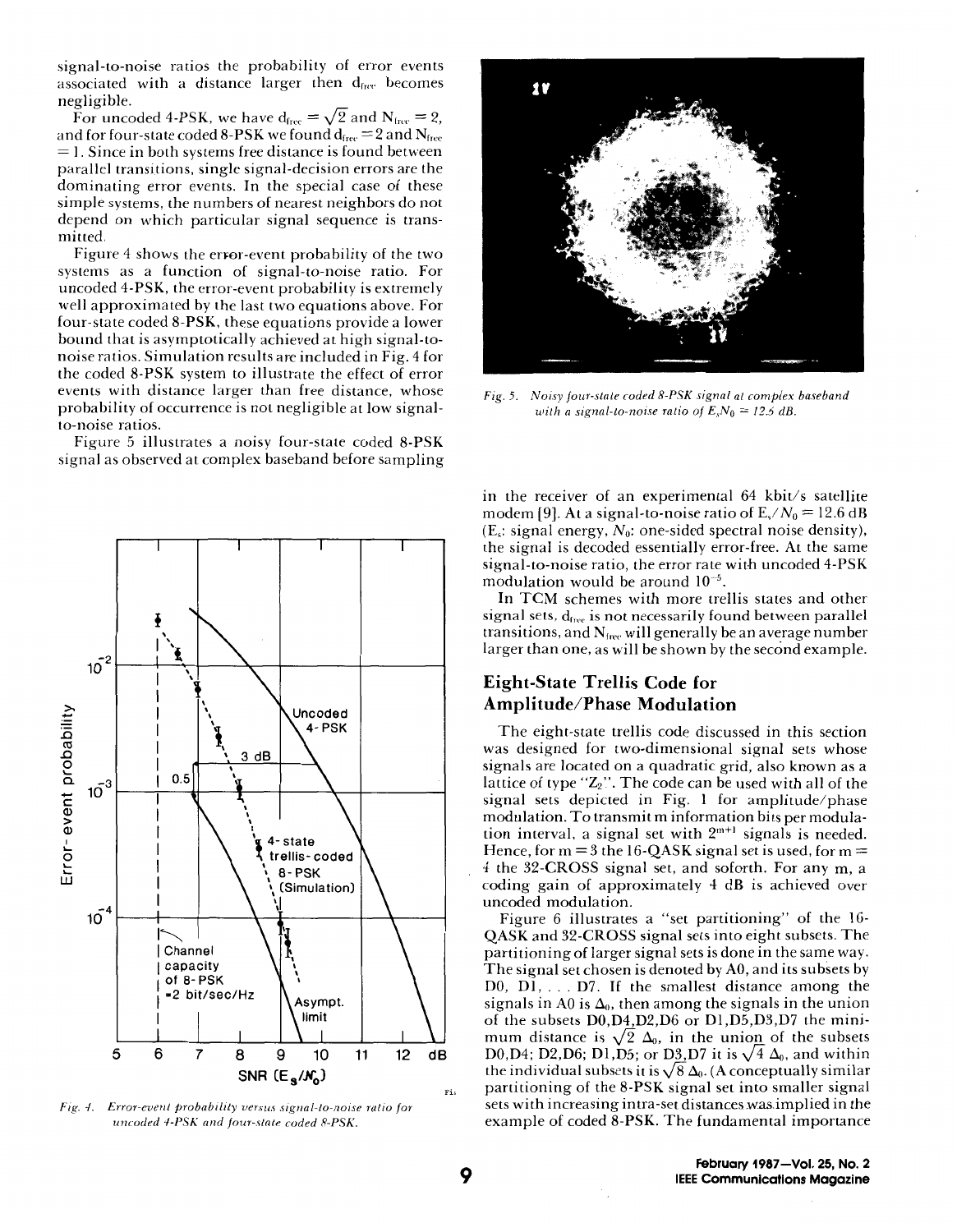

*Fig.6.* Set partitioning of the 16-QASK and 32-CROSS signal sets.

of this partitioning for TCM codes will be explained in Part II.)

In the eight-state trellis depicted in Fig. **7,** four transitions diverge from and merge into each state. To each transition, one of the subsets **DO,** . . . **D7** is assigned. If A0 contains  $2^{m+1}$  signals, each of its subsets will comprise  $2^{m-2}$  signals. This means that the transitions shown in Fig. 7 in fact represent  $2^{m-2}$  parallel transitions in the same sense as there were two parallel transitions in the coded 8-PSK scheme. Hence, 2'" signals can be sent from each state, as required to encode m bits per modulation interval.

The assignment of signal subsets to transitions satisfies the same three rules as discussed for coded 8- PSK, appropriately adapted to the present situation. The four transitions from or to the same state are always assigned either the subsets **DO,D4,D2,D6** or **Dl ,D5,D3,D7.**  This guarantees a squared signal distance of at least  $2\Delta_0^2$ when sequences diverge and when they remerge. If paths remerge after two transitions, the squared signal distance is at least  $4\Delta_0^2$  between the diverging transitions, and hence the total squared distance between such paths will be at least  $6\Delta_0^2$ . If paths remerge after three or more transitions, at least one intermediate transition contributes an additional squared signal distance  $\Delta_0^2$ , so the squared distance between sequences is at least  $\sqrt{5} \Delta_0$ .

Hence, the free distance of this code is  $\sqrt{5} \Delta_0$ . This is smaller than the minimum signal distance within in the subsets D0, . . . D7, which is  $\sqrt{8} \Delta_0$ . For one particular code sequence **DO-DO-D3-D6,** Fig. 6 illustrates four error paths at distance  $\sqrt{5} \Delta_0$  from that code sequence; all starting at the same state and remerging after three or four transitions. It can be shown that for any code



*Fzg. 7. Eight-stale frellis code* **for** *nmplitudelphnse modulation with* " $Z_2$ "-type signal sets;  $d_{\text{free}} = \sqrt{5} \Delta_0$ .

sequence and from any state along this sequence, there are four such paths, two of length three and two of length four. The most likely error events will correspond to these error paths, and will result in bursts of decision errors of length three or four.

The coding gains asymptotically achieved at high signal-to-noise ratios are calculated in decibels by

$$
G_{c,u}=10 log_{10} [(d_{free,c}^2/d_{free,u}^2)/E_{s,c}/E_{s,u})],
$$

where  $d_{free,c}^2$  and  $d_{free,u}^2$  are the squared free distances, and  $E_{s,c}$  and  $E_{s,u}$  denote the average signal energies of the coded and uncoded schemes, respectively. When the signal sets have the same minimum signal spacing  $\Delta_0$ ,  $d_{\text{free,c}}^2$  $d_{free,u}^2 = 5$ , and  $E_{s,c}/E_{s,u} \approx 2$  for all relevant values of m. Hence, the coding gain is 10  $log_{10}(5/2) \approx 4$  dB.

The number of nearest neighbors depends on the sequence of signals transmitted, that is  $N<sub>free</sub>$  represents an average number. This is easy to see for uncoded modulation, where signals in the center of a signal set have more nearest neighbors than the outer ones. For uncoded 16-QASK, N<sub>free</sub> equals 3. For eight-state coded 16-QASK, N<sub>tree</sub> is around 3.75. In the limit of large "Z,"-type signal sets, these values increase toward **4** and 16 for uncoded and eight-state coded systems, respectively.

#### **Trellis Codes of Higher Complexity**

Heuristic code design and checking of code properties by hand, as was done during the early phases of the development of TCM schemes, becomes infeasible for codes with many trellis states. Optimum codes must then be found by computer search, using knowledge of the general structure of TCM codes and an efficient method to determine free distance. The search technique should also include rules to reject codes with improper or equivalent distance properties without having to evaluate free distance.

In Part 11, the principles of TCM code design are outlined, and tables of optimum TCM codes given for one-, two-, and higher-dimensional signal sets. TCM encoder/modulators are shown to exhibit the following general structure: (a) of the m bits to be transmitted per one-, two-, and higher-dimensional signal sets. TCM<br>encoder/modulators are shown to exhibit the following<br>general structure: (a) of the m bits to be transmitted per<br>encoder/modulator operation, m  $\leq$  m bits are expanded encoder/modulator operation,  $m \le m$  bits are expanded<br>into  $\tilde{m} + 1$  coded bits by a binary rate- $\tilde{m}/(\tilde{m}+1)$ convolutional encoder; (b) the  $\tilde{m}$  + 1 coded bits select one  $\frac{1}{2^{m+1}}$  subsets of a redundant  $2^{m+1}$ -ary signal set; (c) the remaining m- $\tilde{m}$  bits determine one of  $2^{m-\tilde{m}}$  signals within the selected subset.

## **New Ground Covered by Trellis-Coded Modulation**

TCM schemes achieve significant coding gains at values of spectral efficiency for which efficient codedmodulation schemes were not previously known, that is, above and including 2 bit/sec/Hz. Figure 8 shows the free distances obtained by binary convolutional coding with 4-PSK modulation for spectral efficiencies smaller than 2 bit/sec/Hz, and by TCM schemes with twodimensional signal sets for spectral efficiencies equal to or larger than 2 bit/sec/Hz. The free distances of uncoded modulation at he respective spectral effi-